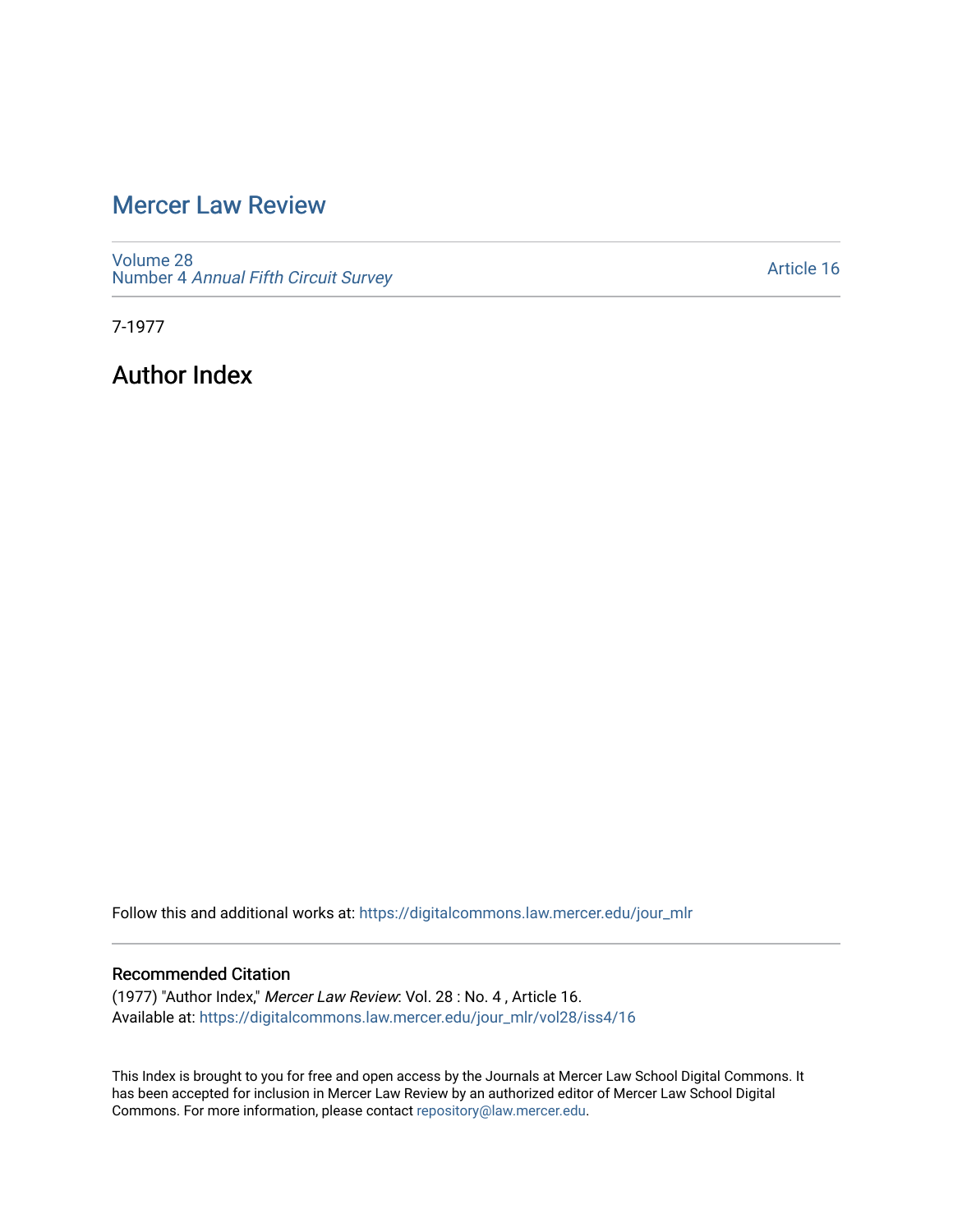## **AUTHOR INDEX**

| AUTHOR                                 | Title                                                                                         | Page       |
|----------------------------------------|-----------------------------------------------------------------------------------------------|------------|
| Agnor, William H.<br>Allen, Francis A. | Evidence, Georgia Survey<br>New Anti-Intellectualism in Amercan                               | 123        |
|                                        | Legal Education                                                                               | 447        |
| Alstyne, William van                   | Brainerd Currie: Scholar                                                                      | 439        |
| Andrews, Gary B.                       | State and Local Taxation, Georgia Survey                                                      | 235        |
| Ashmore, Robert W.                     | Labor Law, Fifth Circuit Survey                                                               | 857        |
| Bartlett, Joseph W.                    | Status of a Creditor as a 'Controlling Person'                                                | 639        |
| Batson, R. Neal                        | Practice and Procedure, Fifth Circuit Survey                                                  | 891        |
| Beaird, J. Ralph<br>Beard, Joseph J.   | Trial Practice and Procedure, Georgia Survey<br>Description of Collateral in Security         | 257        |
|                                        | Agreements and Financing Statements                                                           | 611        |
| Bootle, W. A.                          | Brainerd Currie: Student                                                                      | 434        |
| Brousseau, Robert T.                   | Brainerd Currie: Pages from the Life                                                          |            |
| Brown, John R.                         | of a Gentle Scholar<br>Tribute to Griffin Bell                                                | 425<br>768 |
| Buckland, L. O.                        | State and Local Taxation, Georgia Survey                                                      | 235        |
| Campbell, Michael H.                   | Labor Law, Fifth Circuit Survey                                                               | 857        |
| Chamlee, George H.                     | Admiralty, Fifth Circuit Survey                                                               | 777        |
| Claxton, Joseph Epps                   | Business Associations, Georgia Survey                                                         | 9          |
| Claxton, Joseph Epps                   | Lease or Security Interest: A Classic                                                         |            |
| Collins, Jefferson D.                  | Problem of Commercial Law<br>Basis of Property Transferred at Death                           | 599        |
|                                        | Under the Tax Reform Act of 1976                                                              | 917        |
| Drake, W. Homer, Jr.                   | Bankruptcy, Fifth Circuit Survey                                                              | 817        |
| Ellington, C. Ronald                   | Trial Practice and Procedure, Georgia Survey                                                  | 257        |
| Evans, Alfred L., Jr.                  | Civil Rights, Fifth Circuit Survey                                                            | 825        |
| Fryer, Joel J.                         | Omnibus Hearing: Benefit or Burden for<br>State Courts?                                       | 329        |
| Futrell, J. William                    | Environment, Natural Resources and Land<br>Use, Georgia Survey                                | 109        |
| Gregory, Hardy, Jr.                    | Torts, Georgia Survey                                                                         | 247        |
| Griffith, Elwin                        | Creditor, Debtor and the Fourteenth                                                           |            |
| Hewson, John M., III                   | Amendment<br>Commercial Law, Georgia Survey                                                   | 663        |
| House, Mitchel P., Jr.                 | Contracts, Georgia Survey                                                                     | 21         |
| Hudson, David E.                       | Constitutional Law, Georgia Survey                                                            | 57         |
| Johnson, Ben F., III                   | Practice and Procedure, Fifth Circuit Survey                                                  | 35<br>891  |
| Johnson, Walker P., Jr.                | Criminal Law, Georgia Survey                                                                  | 77         |
| Kamp, Allen R.                         | Seller vs. Secured Party: Searching for an                                                    |            |
| Kay, Herma Hill                        | Intangible Something                                                                          | 625        |
| Lapatin, Philip S.                     | Brainerd Currie, Teacher                                                                      | 436        |
| Larson, Arthur                         | Status of a Creditor as a 'Controlling Person'<br>Conflict of Laws in Damage Suits Related to | 639        |
| Lott, Ken L.                           | Workmen's Compensation Cases                                                                  | 497        |
| Massey, James E.                       | Secured Lending                                                                               | 699        |
| McElhaney, James W.                    | Bankruptcy, Fifth Circuit Survey<br>Expert Witnesses and the Federal Rules                    | 817        |
|                                        |                                                                                               | 463        |

ċ,